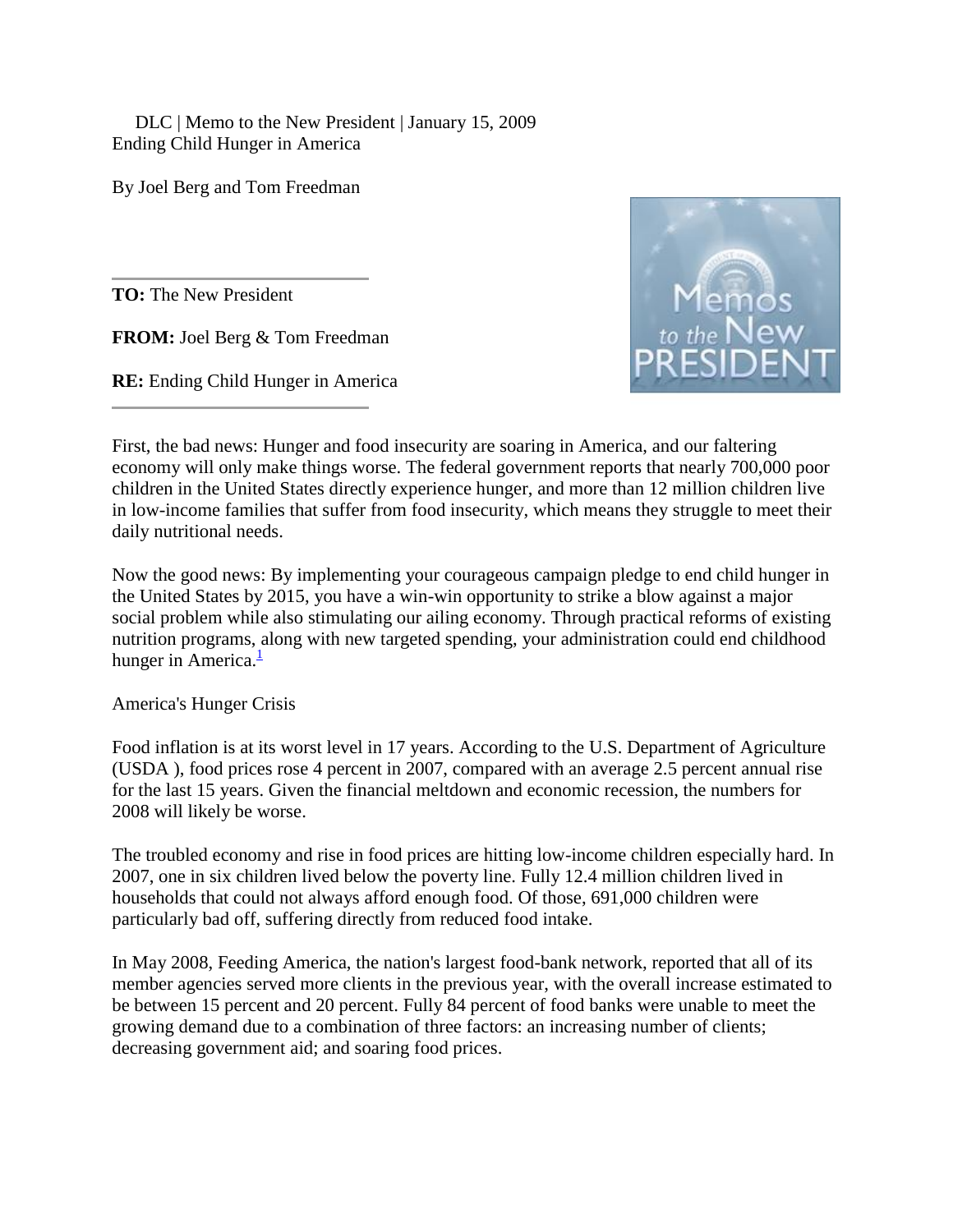The new farm bill, passed into law earlier this year over the veto of President Bush, will not help much. While money was added for federal nutrition assistance, it amounted only to an extra 54 cents per week for every American facing hunger.

Recent research shows that food insecurity in America hurts our economy and compromises our international competitiveness. It increases our nation's spending on health care and reduces our productivity and educational performance. A 2007 Sodexho Foundation study puts "the cost burden of hunger" in America at a minimum of \$90 billion annually:

*"This means that on average each person living in the U.S. pays \$300 annually for the hunger bill. On a household basis this cost is \$800 a year. And calculated on a lifetime basis, each of us pays a \$22,000 tax for the existence of hunger. And because the \$90 billion cost figure is based on a cautious methodology, we anticipate that the actual cost of hunger and food insecurity to the nation is higher.*<sup> $n^2$ </sup>

Ironically, food insecurity also contributes to the nation's growing obesity epidemic, as hunger and obesity are flip sides of the same malnutrition coin. When families can not afford a full supply of nutritious foods (which are usually more expensive than less nutritious foods), they often rely upon junk food, which is far cheaper and more immediately filling.

Public polling shows Americans care deeply about these problems. About one in five Americans say they know poor people who have gone hungry. In a national exit poll conducted on election night, an amazing 73 percent of respondents said they would favor "spending additional tax dollars on federal hunger programs to end child hunger in the United States by 2015." In short, there is a large political constituency that believes we can solve the problem and that is willing to spend more resources to get it done.

Hunger makes it harder for children to learn, for parents to parent, for workers to work, and for sick people to get well. It causes frustration and hopelessness. Put simply, hunger makes it more difficult for a person to lead anything like a full life. Adlai Stevenson said, "A hungry man is not a free man," and this remains true. That is why ending hunger must be a key component of your agenda for slashing poverty.

Food Spending as an Economic Stimulus

Democratic leaders in Congress have twice sought over the past year to include more money for nutrition in economic-stimulus packages, and twice were stymied by Republican opposition. Democratic leaders are now making another attempt, and they should keep fighting on this front until they prevail.

Reagan adviser Martin Feldstein, Clinton administration Treasury Secretary Robert Rubin, and Federal Reserve Chairman Ben Bernanke all agree that increased federal spending on food stamp benefits is actually one of the best ways to stimulate the economy. $\frac{3}{5}$  $\frac{3}{5}$  $\frac{3}{5}$ 

President Bush's 2008 stimulus package gave tax refunds to many people who did not need them and who did not immediately spend the money. In contrast, Peter R. Orszag, director of the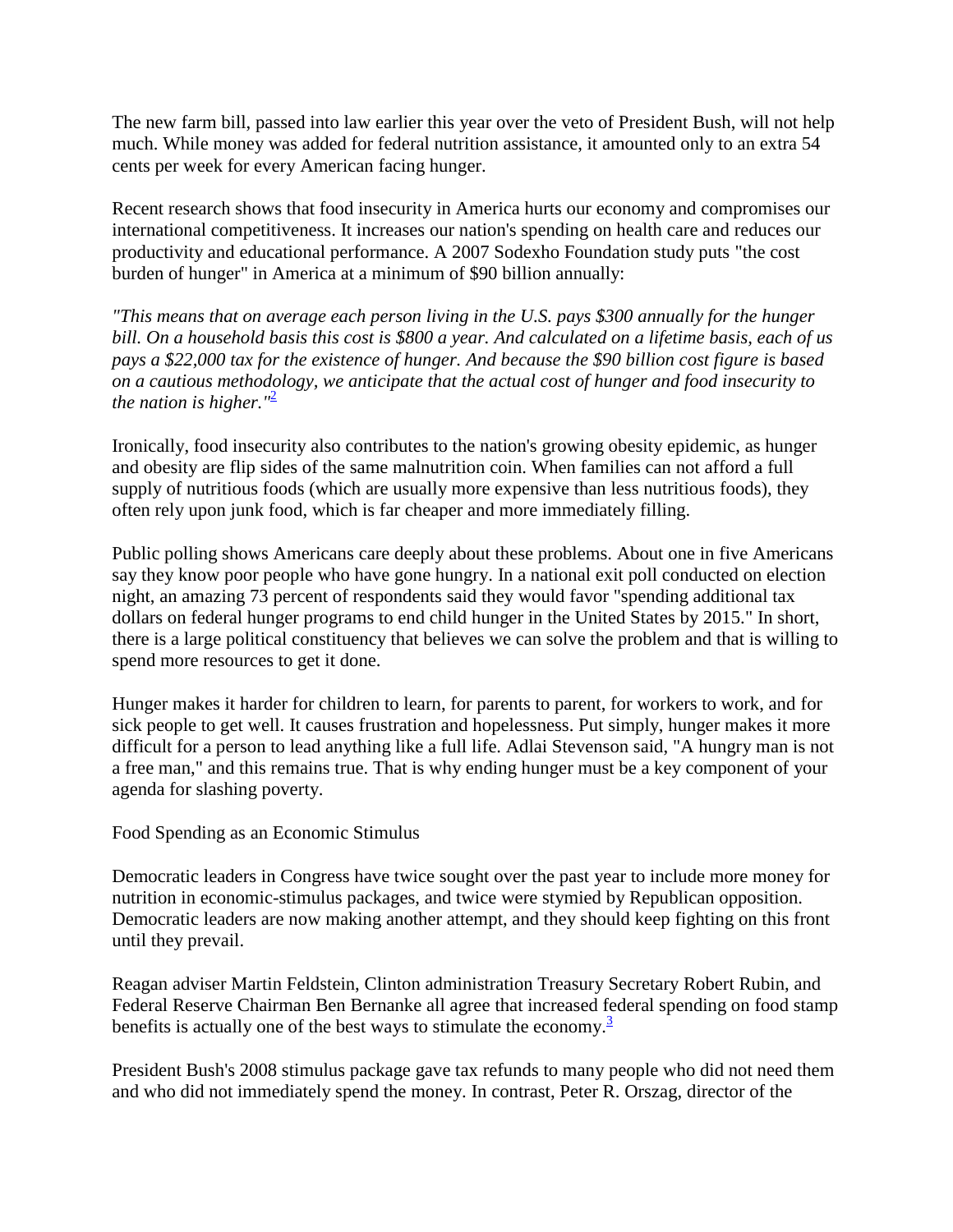Congressional Budget Office, testified that increases in food stamps and unemployment benefits would have more immediate economic effects than rebates. "Food stamp and unemployment benefits can affect spending in two months," Mr. Orszag said. "Rebates would affect spending at the end of 2008."  $\frac{4}{3}$  $\frac{4}{3}$  $\frac{4}{3}$ 

When low-income Americans receive federal nutrition benefits, they tend to spend the money immediately, helping all those involved in growing, processing, shipping, warehousing, and retailing food. Spending more on federal nutrition programs turns out to be a direct and quick way to create new American jobs.

Five Steps for the Next Administration

We urge you to announce a clear plan to achieve your campaign goal to end childhood hunger in the United States during your administration. This is no quixotic venture. It can be accomplished by reforming existing programs and with some new spending, most of which would go into the expansion of school meals and food stamp benefits targeted at children.

Your plan should include five key steps:

# **1. Provide All Children with a Free School Breakfast**

Many low-income children already are eligible for free school breakfasts, but because of logistical hurdles and the stigma involved, only about 20 percent actually receive them. To reverse this trend, you should ask Congress to fund universal school breakfast free of charge, to be provided directly in first-period classrooms.

Both universal and in-classroom breakfasts have already proved successful in select school districts nationwide. For instance, in Newark, N. J. -- where both approaches are utilized -- the district has a 94 percent breakfast-participation rate.

In 2008, New York City launched a pilot project to test in-classroom breakfasts in a number of schools. At one pilot site, Public School 68 in the Bronx, all students eat breakfast together during their first-period class. According to the school's principal, before the pilot an average of 50 kids came to school late every day -- so many that she had to assign extra staff to write out late slips. When the school started serving breakfast in its classrooms, kids came in early just for the meals, and now only about five kids a day are late -- a 900 percent decrease in tardiness. Absenteeism and visits to school nurses also dropped, and in the afternoons, kids fell asleep in the classrooms less frequently.

In other words, making sure children get enough to eat is not only good nutrition policy; it is also good education policy. The pilot in-classroom project in New York worked so well that Mayor Michael Bloomberg recently announced its expansion from 50 schools to 300 schools. The federal government should provide technical assistance and funding to aid such in-classroom breakfast programs nationwide.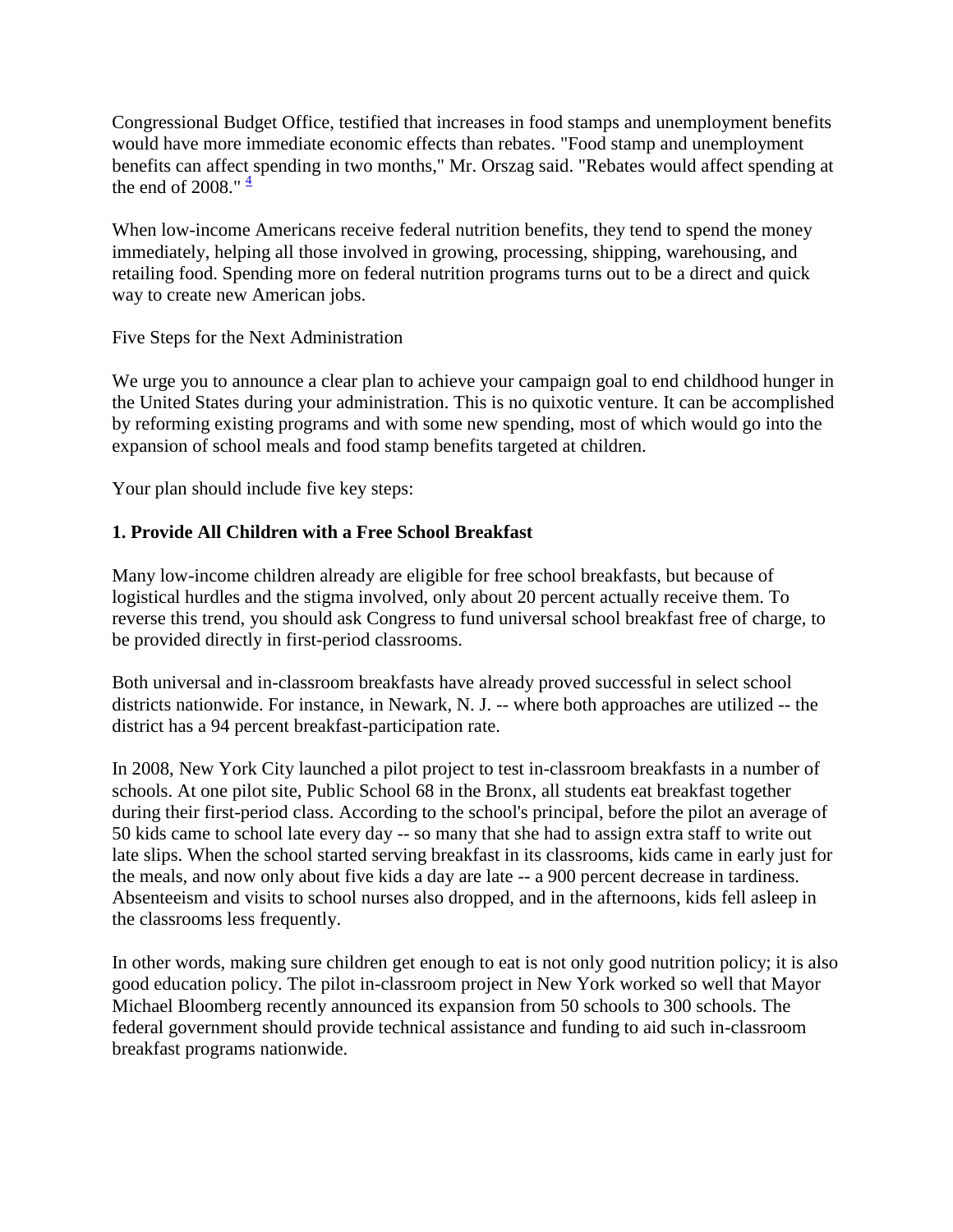When a district adopts a universal breakfast or lunch policy, it reduces paperwork and bureaucracy and saves time and money. Most school districts currently have a complex system in place to collect forms and data on the income of each student's parents to determine the eligibility of each child for either free, reduced-price, or full-cost meals. This administrative chore takes precious time and energy away from a school's core mission: educating children.

A universal-breakfast system relieves schools of this burden, and just as principals and teachers are liberated to turn their attentions to more vital tasks, students themselves get to concentrate on what matters. When they eat breakfast in a classroom instead of a lunchroom that is a hallway or two away, they have more time to focus on their studies. Crucially, they are also protected from the stigma of having to leave their friends to go to a special breakfast room "for the poor kids."

Textbooks are widely understood to be critical educational tools, and public school districts typically lend them out free of charge to all students. The time is ripe for the nation to view school meals in much the same way. Free breakfast and lunch should be universal in classrooms around the country.

# **2. Improve Program Efficiency and Accountability**

The federal government's welter of food programs must be simplified and better organized. In particular, the Food Stamp program (recently renamed the Supplemental Nutrition Assistance Program) should be combined with other government-sponsored nutrition programs. This will create administrative efficiencies, widen eligibility, and boost participation.

For a variety of reasons, many families who are eligible for hunger programs do not apply. One way to increase participation would be to combine applications for many programs, including the Special Supplemental Nutrition Program for Women, Infants, and Children (WIC); food stamps; school meals; and the Earned Income Tax Credit.

If we are going to provide food assistance to the poor, we owe it to them and to ourselves to do it far more efficiently. Currently, food stamps pay barely \$3 a day per person for food, and even that does not reach all those who need it. We can do better -- by streamlining forms, employing technology, and putting the savings toward enhanced benefits for those who would otherwise go hungry.

In addition, you should formally charge the secretary of agriculture with responsibility for achieving quantifiable results in reducing hunger. By instituting such accountability at the cabinet level, you will send a signal that ending hunger is a genuine priority of your administration.

# **3. Support Working Families**

One of the best ways government can help working families is to make sure that work pays a decent wage. This is especially true for parents struggling on low incomes to feed their children as food prices climb. Even though Congress has raised the minimum wage so that it will reach \$7.25 an hour by July 2009, this is not enough. You could propose a one-two punch to make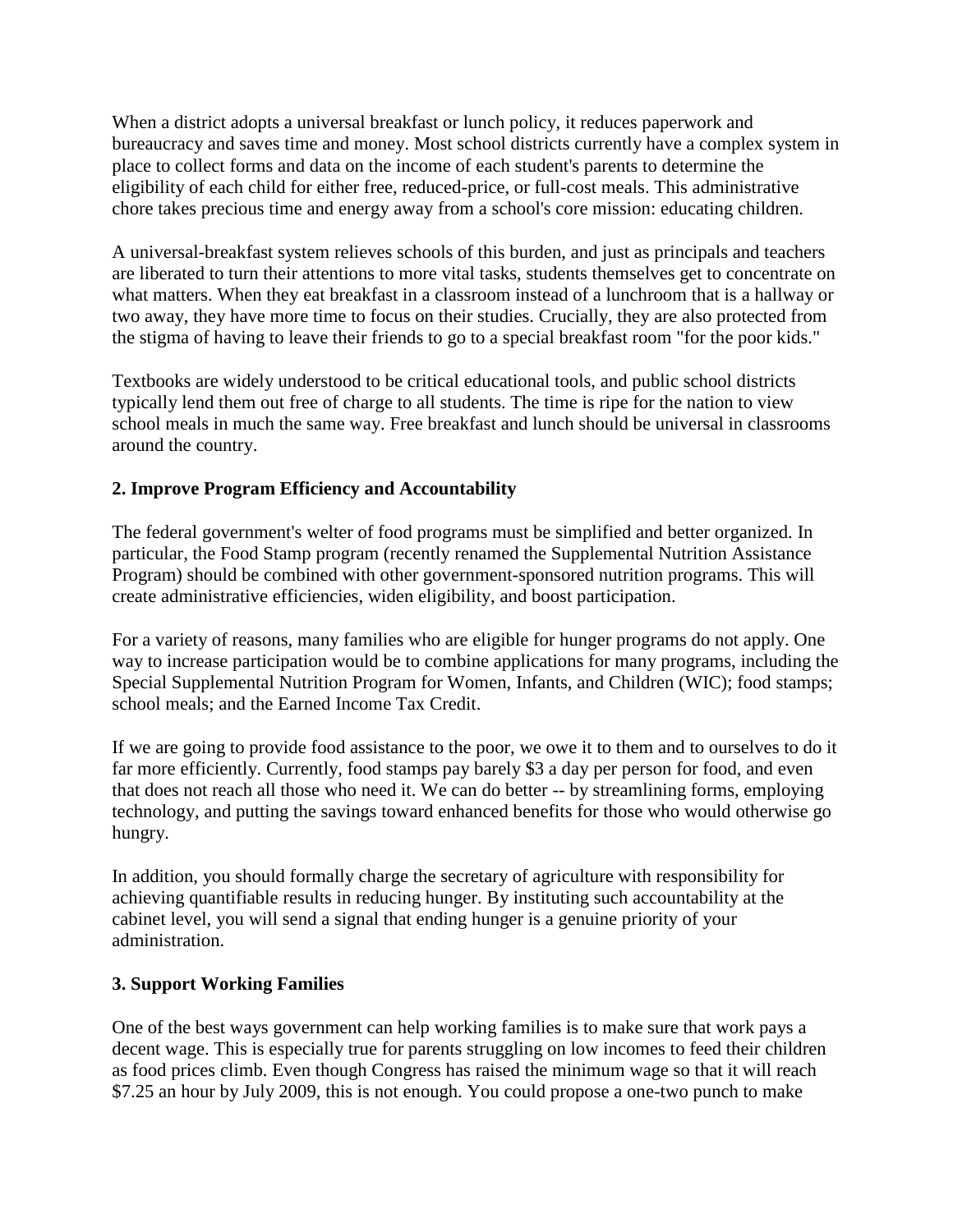work pay: First, index the minimum wage to the rising cost of living. Second, expand the Earned Income Tax Credit and make sure that it offers men as well as women strong rewards for work.<sup>[5](http://www.dlc.org/print.cfm?contentid=254836#endnotes)</sup>

### **4. Reward Best Practices in the States**

State governments are often the testing ground for the nation's most important policy experiments. Your administration could reward states for successful innovations in feeding the hungry and improving nutrition. For example, every three years, the USDA could finance bonuses to the five states that show the greatest reduction in the agency's measures of food insecurity and hunger. These states could then use their winnings to expand and improve their anti-hunger programs. This would act as an incentive for other states to create truly effective hunger policies.

#### **5. Provide Real Ammo to the Armies of Compassion**

Another way to improve the quality of food programs is to encourage and fund new partnerships between the federal government and nonprofit groups, be they secular or religious. Dedicated volunteers and staff from the nonprofit sector not only can help with food distribution, but also with training programs; Earned Income Tax Credit and Food Stamps outreach; and with other self-sufficiency programs.

Not a penny of public money should be used to proselytize or discriminate, but if we want more congregations and civic groups to help in the anti-hunger movement, then government must provide them with a substantial increase in resources -- including direct funding; technical assistance; staff support; and surplus property and real estate.

The debate should not be over whether religious groups should be involved in the fight against hunger. They already are, up to their necks. The real debate should be over whether they can obtain the resources they need to do this vital work more effectively.

#### **Conclusion**

It is worth noting that the United States achieved its greatest progress against malnutrition during the era of greatest bipartisan cooperation on the issue of hunger -- during the late 1960s to mid-1970s, when a broad coalition led by Democratic Sen. George McGovern (S.D.) and his Republican colleague, Sen. Bob Dole (Kan.), created the modern nutrition safety net. America once again needs leaders who can transcend partisanship and bring our people together to solve big problems.

As you put together a stimulus package to help revive our economy, we hope you will focus spending on anti-hunger programs. This would improve the lives of millions of American children who already live on the economic margins and are vulnerable to the devastating effects of a prolonged economic slump.